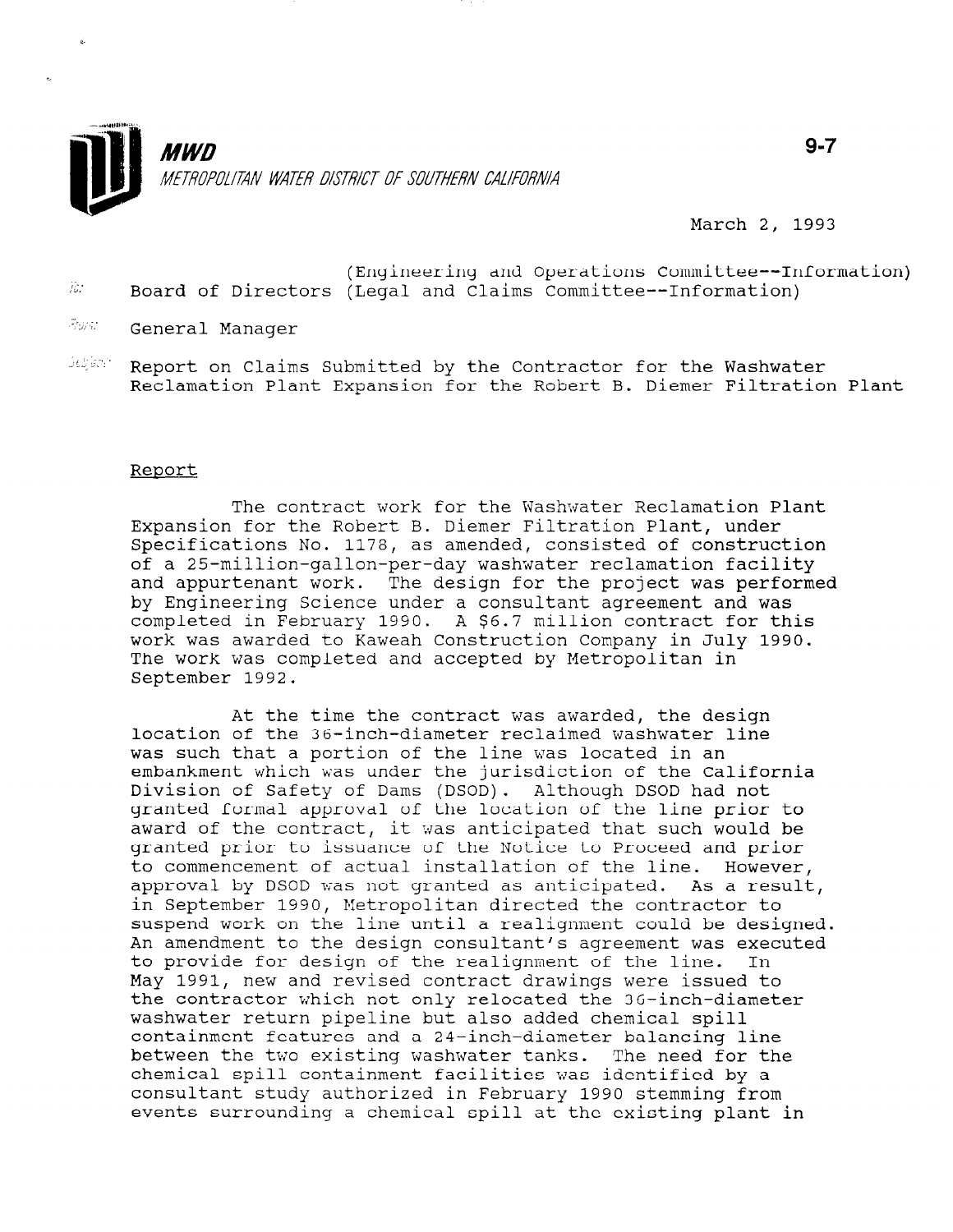## Board of Directors -2- March 2, 1993

 $\begin{array}{c} 1 \\ 1 \\ 1 \end{array}$ 

October 1989. Since design of the washwater reclamation facility had been completed, it was not possible to incorporate containment facilities in the original design without substantial delay to the project. Authority to issue a costplus extra work order not to exceed \$1,800,000 for this work was granted by your Board in January 1992.

At the time the design of the reclamation plant expansion was nearing completion, Metropolitan had not yet finalized its decision whether to expand the existing chemical tank farm to serve the increased capacity of the Diemer plant from a centralized facility or to provide a second and separate chemical tank farm. It was ultimately decided that a second chemical tank farm located adjacent to the new reclamation plant should be provided. It was further decided that the design work should be done by Metropolitan rather than add it to the reclamation plant design performed by Engineering Science to avoid delay to construction of the reclamation plant. It was also anticipated at that time that construction would either be done by Metropolitan forces or by separate contract. Design of the new chemical storage facilities was completed in November 1990. Because of other commitments of Metropolitan's forces and the inability to segregate the storage facilities from that of the reclamation plant sufficiently to do it by separate contract, the decision was made to add it to the reclamation plant contract. In June 1991, your Board authorized the issuance of an extra work order to the contract in the amount of \$307,328 for the construction of a new Westside Chemical Tank Farm to the washwater reclamation facilities contract.

Authorization to issue additional extra work orders in an amount not exceeding \$350,000 was granted by your Board in April 1992 for several miscellaneous changes to the work ordered by Metropolitan. At that time, the contractor had not submitted claims for these changes, although he had indicated his intention to do so.

Subsequent to completion of the work, the contractor submitted over 70 separate claims for various alleged changes to the work, totalling approximately \$850,000. In addition, a request for equitable adjustment has been received in the  $\alpha$  and  $\alpha$  and  $\alpha$  is the  $\alpha$  for alleged impact  $\alpha$  alleged in the loss of amount of  $\frac{1}{2}$  is much directed contracted changes and  $\frac{1}{2}$  directed changes and productivity caused by the effect of all directed changes and additions to the contract work.

 $\mathcal{S}$  is contractor the contractor  $\mathcal{S}$  is contractor contractor contractors contractors contractor contractors contractors contractors contractors contractors contractors of  $\mathcal{S}$ but its currently reviewing the contractor's cl